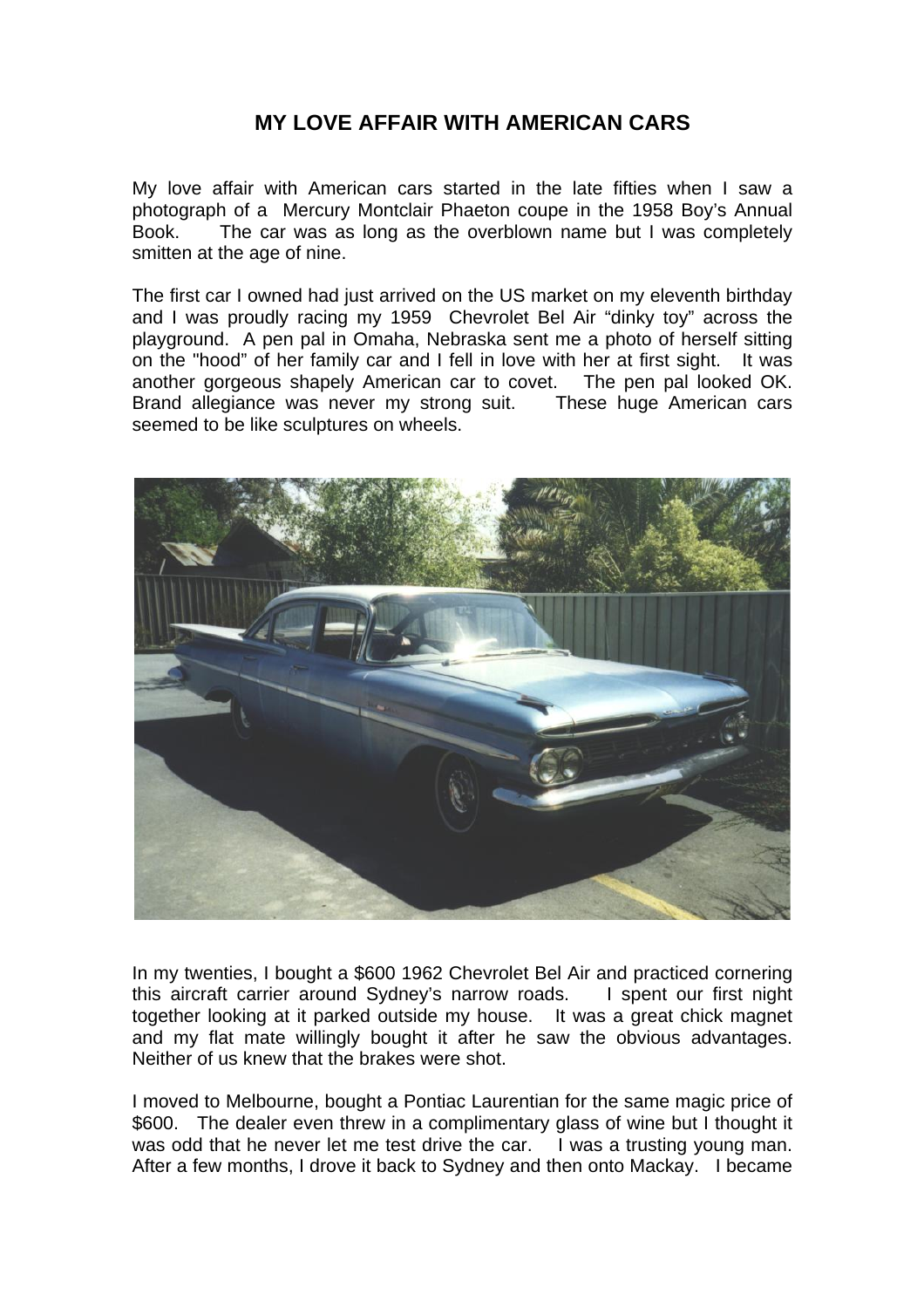famous around Sugar City for being cool in my Pontiac and it was another heaven sent chick magnet. At that time, everyone else drive cane tractors. I sold it there for the princely sum of \$400 and hightailed it to New Zealand in case the brakes were shot.

In Canberra, I bought a 1970 Dodge Phoenix with huge managing director seats and a bonnet that looked like a boardroom table. I was cash strapped and starting a business from scratch but the allure of a \$1500 yank tank proved irresistible. It was described as a company sales car in the tax returns. used to joke that it was my tax Dodge. The Dodge came with the usual problems but the brakes were good.



As the business grew in the years to follow, I felt a need to reward myself for my services to Canberra's economy. I noticed an auction in Sydney promoting a 1974 Buick Century Luxus coupe. Without knowing what one looked like but impressed with the overblown name, I beat a Sydney drug dealer to the final bid. He congratulated me and asked if I would like to withdraw my offer. I told him I was buying it for a friend who worked for the government.

My desires quickly turned to disease after that. I had been searching Australia for my real "dinky toy" from 40 years ago. My 1959 Chevrolet Bel Air came up for sale in the very next suburb and I concluded the deal, exchanging \$9500 for it and a truck full of spares. The previous owner had wrecked another 1959 Chevrolet for spares, carefully greaseproof wrapping all the parts and writing what was inside each package. Unfortunately, he was Serbian and the writing was in the Cyrillic alphabet.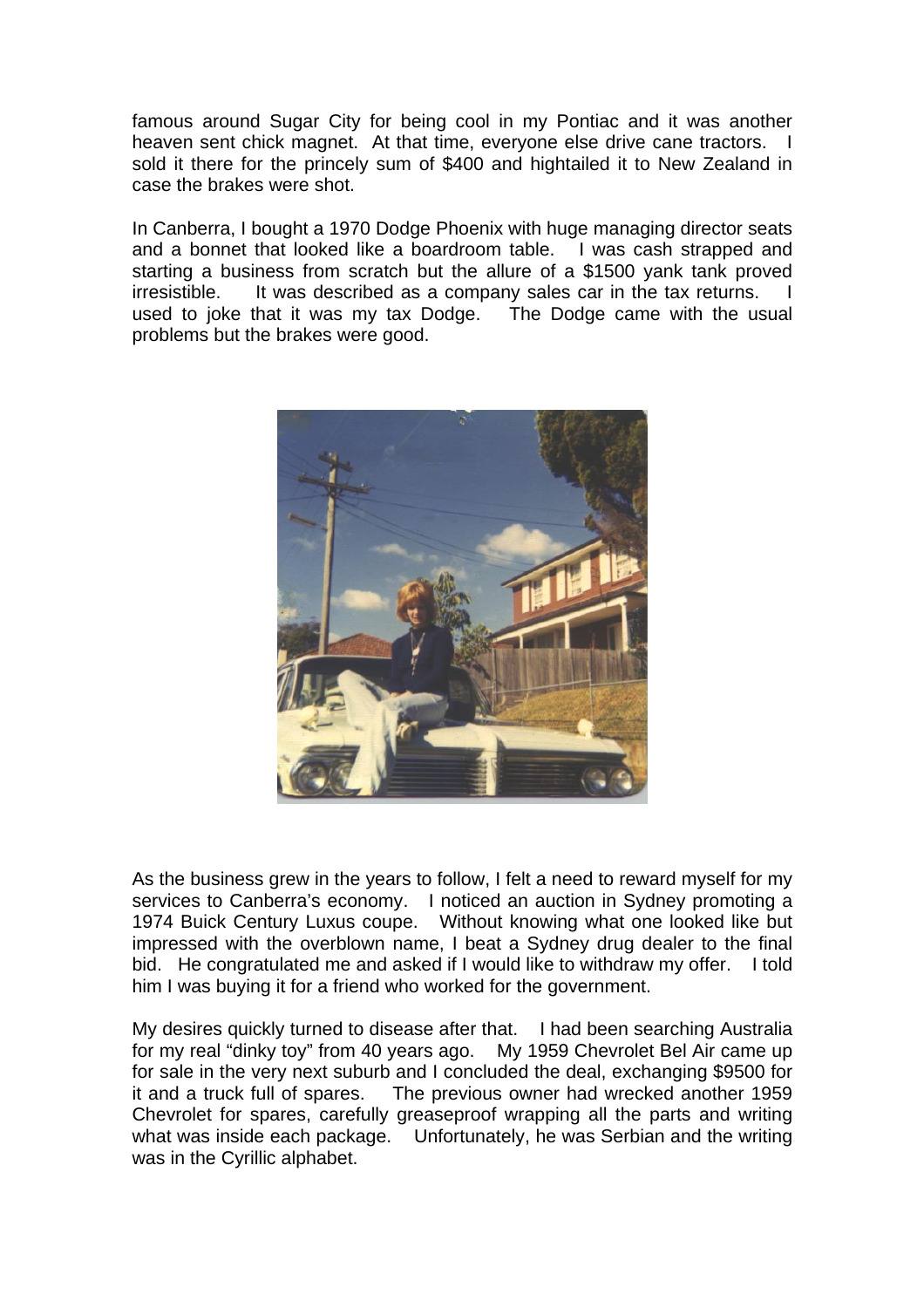



Next came the 1972 Buick Riviera advertised in Queensland for sale. In every film I have seen, the Riviera Boattail has always been the first casualty and I wanted to save at least one from extinction. I had it shipped into Canberra where it was to eventually cost me \$20,000 in repairs. A friend once told me never to buy anything from Queensland. Even their bananas were bent. I still adore bent bananas and especially adored this basket case of a boattail. The car looked so much better than my bank account.